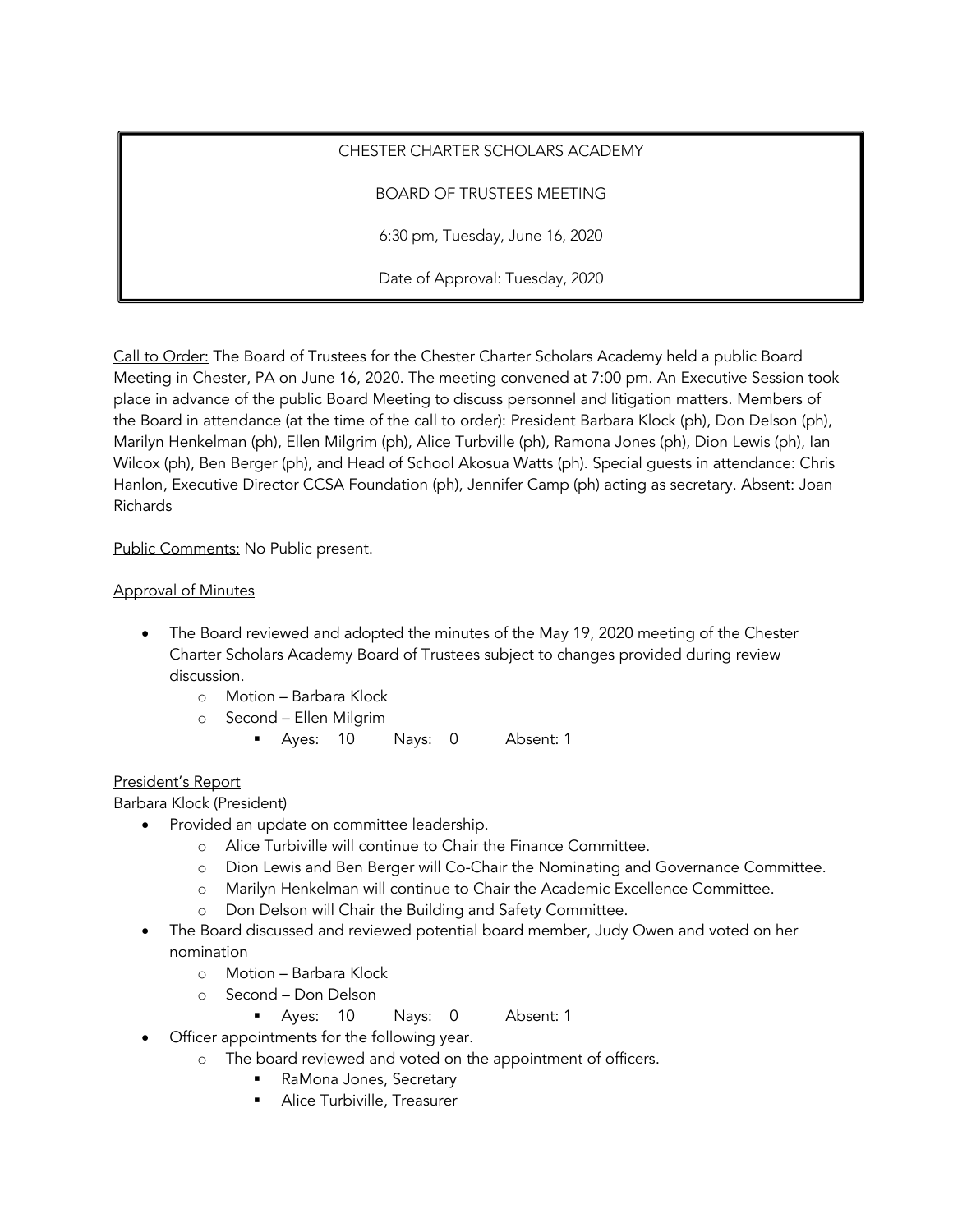- **Ellen Milgrim, Vice President**
- § Barbara Klock, President
- o Motion Barbara Klock
- o Second Don Delson
	- § Ayes: 10 Nays: 0 Absent: 1
- Reminded group of upcoming board survey.
	- o Dion Lewis created a self and group assessment and asked that all members fill it out when received.
- Provided an update on matters concerning the Chester Upland School District (CUSD):
	- o Don Delson reviewed details of the Payment Protection Loan (PPP) which the school received in April.
		- The deadline to file forgiveness is June 17, 2020.
		- Explained the option to extend the loan from eight weeks to twenty-four weeks, the benefit being the entire amount becomes forgivable after that time.
		- Discussed the pros and cons of the extension.
		- **•** It was agreed that the loan would be repaid on schedule within the 8 weeks and at a loss of approximately \$88,000.
- Overview of upcoming art show.
	- o CCSA Foundation will host a virtual art show and party on June 18, 2020.
	- o Chris Hanlon encouraged all board members to attend and support the event.

### Financial Report

Alice Turbiville (Finance Committee, Chair)

- Discussed the Condensed Statement of Revenue, Expenses and Changes in Fund Balances as of May 31, 2020 for Board members to review.
- Board reviewed the restricted fund balance and voted to adopt Fund Balance Resolution.
	- o Motion Alice Turbiville
	- o Second Marilyn Henkelman
		- § Ayes: 10 Nays: 0 Absent: 1
	- Board discussed the lease reimbursement plan and voted to adopt Lease Reimbursement.
		- o Motion Don Delson
		- o Marilyn Henkelman Second
			- § Ayes: 10 Nays: 0 Absent: 1
- Reviewed FY 2021 Budget
	- o No changes in enrollment so revenue from the school district remains the same.
	- o Discussed the need to shelter instructors from salary freezes. Salaries will increase by 2.7% overall.
	- o Discussed necessity of SPED budget increasing in case there is buildup of assessment and therapy costs.
	- o Reserve will be held for un-anticipated expenses such as technology, safety, etc. but can be reallocated as needed.

Board voted on adopting the FY 2021 Budget as presented.

- o Motion Don Delson
- o Second Marilyn Henkelman
	- § Ayes: 10 Nays: 0 Absent: 1

### School Report